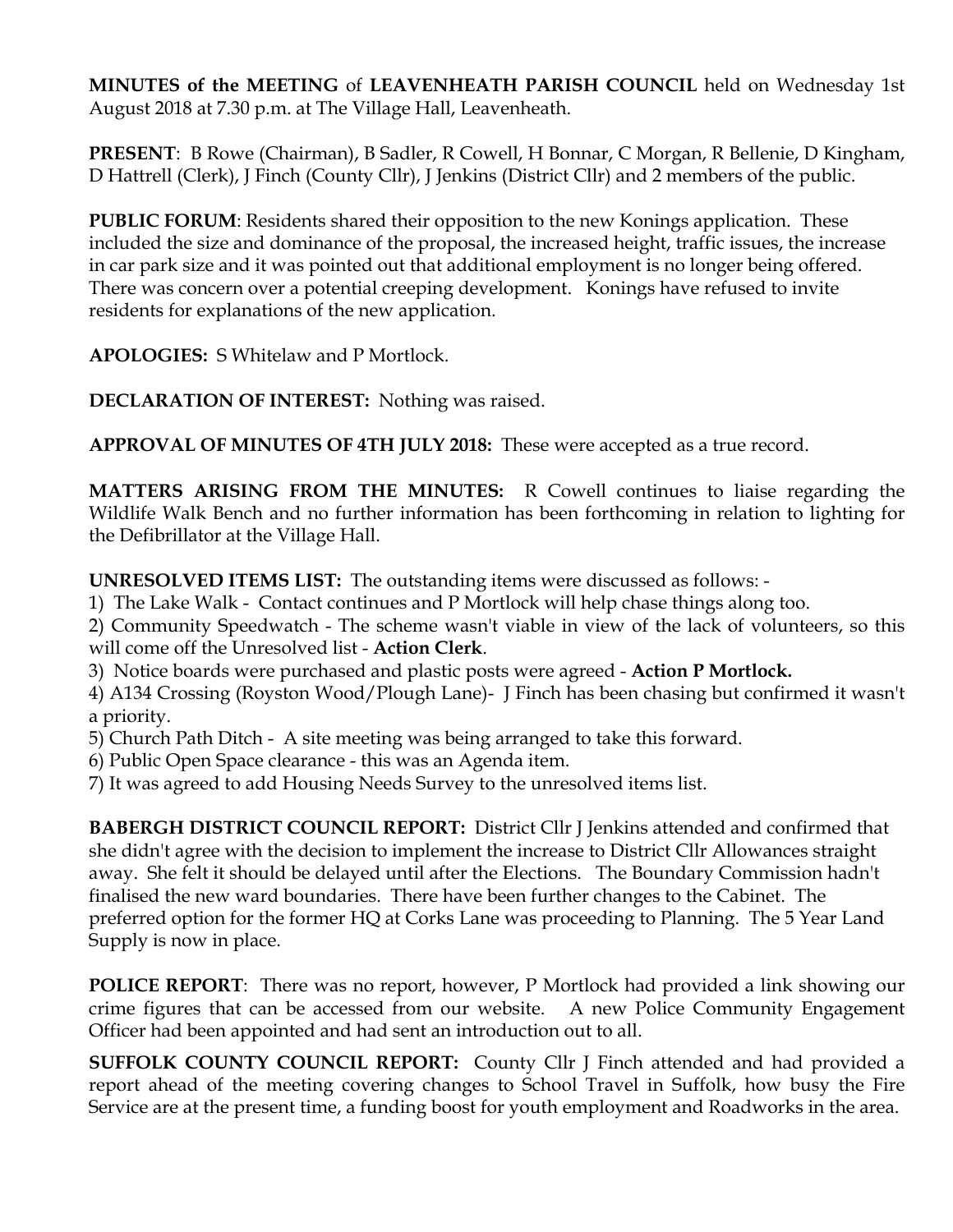**CORRESPONDENCE:** The correspondence report had been issued ahead of the meeting. The Chairman advised of a forthcoming meeting to discuss the future of the Church.

**PUBLIC OPEN SPACE PATH:** Hedges are still overgrown and grass is creeping from the edges. J Jenkins agreed to chase Babergh Council again as it's their responsibility and whilst it wasn't priority earlier in the year, it is worth another review - **Action J Jenkins.**

**HIGHWAYS**: There was nothing to report.

**FINANCE:** The bank balances as at 1st August 2018 were **£33269.02** in the Community Account, **£15392.16** in the Reserve Account making a total of **£48661.18**. It was agreed to purchase 4 new benches and 2 new dog bins for the Village Green. Following consideration of the estimates this was proposed by R Cowell, seconded by D Kingham and unanimously carried. The Parish Council agreed not to proceed to upgrade street lighting to LED.

## **The following were authorised for payment: -**

| Chq 101510   | 416.44  | D K Hattrell           | Clerk's Salary            |
|--------------|---------|------------------------|---------------------------|
| Chq 101511   | 97.20   | Inland Revenue Only    | <b>Clerk's Deductions</b> |
| Chq 101512   | 163.96  | <b>SCC Pension ACC</b> | Clerk's Pension           |
| Chq 101513   | 220.80  | SALC                   | Internal Audit            |
| <b>Total</b> | £898.40 |                        |                           |

**REPORTS FROM ORGANISATIONS AND REPRESENTATIVES :** Reports were given from the Village Green, Village Hall and from the Community Woodland. The Village Green are proposing to remove the rotten ramp from the Playground.

**IDEAS TO IMPROVE THE VILLAGE:** Nothing was raised.

**REPORTS AND QUESTIONS FROM CHAIRMAN AND MEMBERS**: Nothing was raised.

The meeting closed at **9.06 p.m**.